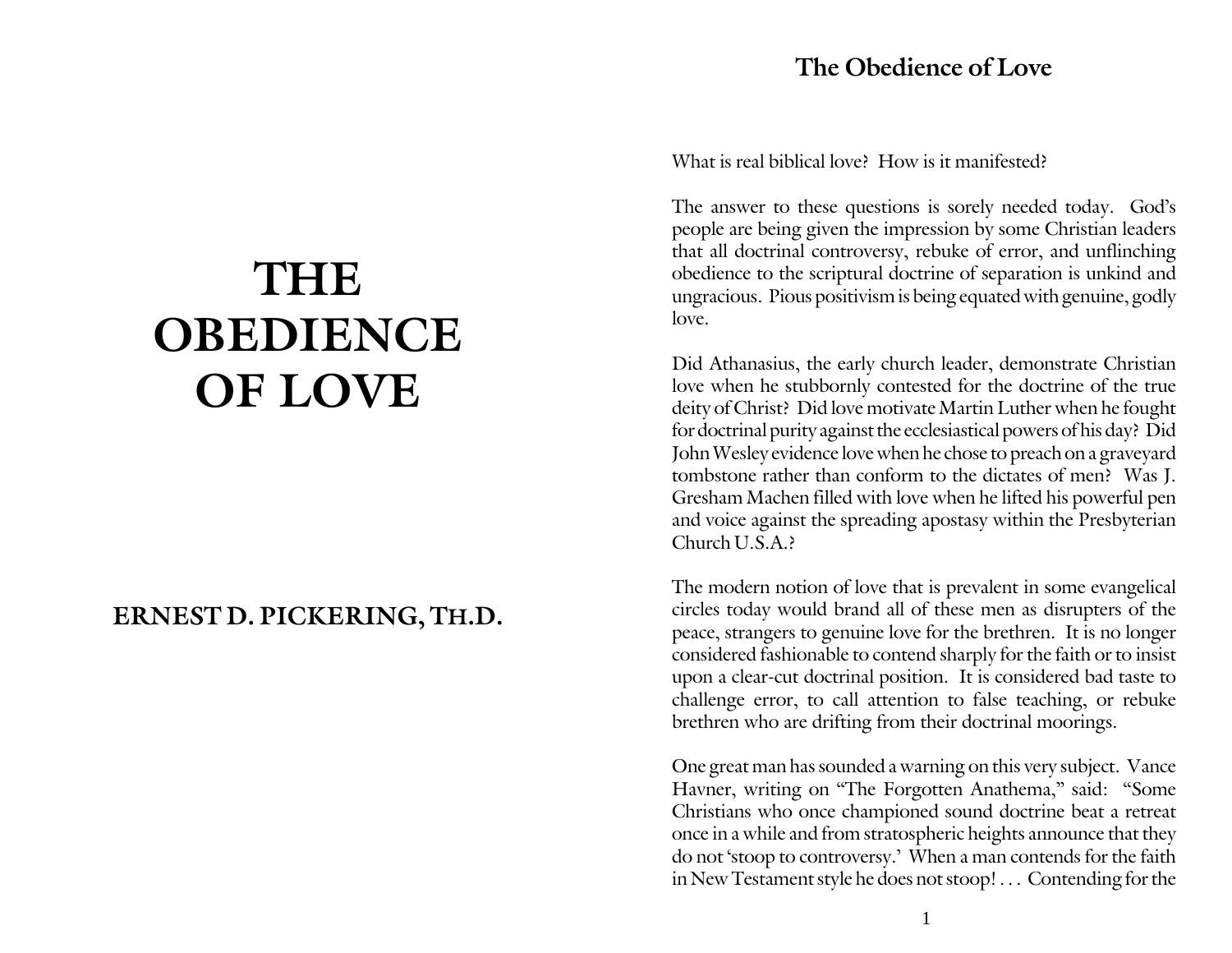faith is not easy. It is not pleasant business. It has many perils. It is a thankless job. And it is highly unpopular in this age of moral fogs and spiritual twilights. It is a day of diplomats, not prophets. It is nicer to be an appeaser than an opposer. It is the day of Erasmus, not Luther; of Gamaliel, not Paul" (*Sword of the Lord*, Jan. 7, 1955).

An examination of Scripture will reveal that divine love is strong and virile, not weak and sentimental.

### **THE OBEDIENCE OF LOVE**

One of the clearest illustrations of God's demand for obedience is found in I Samuel 15:1-23. Four things stand out in this passage: (1) a clear command  $(v, 3)$ ,  $(2)$  a definite disobedience  $(vv, 8-9)$ ,  $(3)$  an attempted cover-up (vv. 14-15), and  $(4)$  a divine lesson (v. 22).

**The Problem of Disobedience.** Saul was commanded to kill all the Amalekites. Perhaps as he was sharpening his sword, one of his aids said to him: "Now, your majesty, this seems like an atrocious act. After all, you don't manifest much love by killing people. You can't possibly hope to win your enemies over to your side by treating them this way. Perhaps if you give Agag more civil treatment, he will become your ally instead of your enemy." And so Saul, weakling that he was, chose to disobey God in an effort to exercise love and kindness.

Samuel the prophet was not impressed with Saul's action. But Saul had a ready excuse when the prophet appeared upon the scene and enquired as to the reason for his disobedience. "But Samuel, you don't understand," he remonstrated, "I have kept these sheep and oxen alive in order to sacrifice them to God. I disobeyed God so that I could honor Him in worship. I love God even though I disobeyed the command." Much the same paltry excuse is being given today by some Christians. They are deliberately disobeying God's Word on the pretext of promoting God's work.

Years ago my baby daughter came into my study. She pulled a commentary from the shelf and began to turn the pages. As I left the room, I warned her not to tear the book. As I was returning a few minutes later, my ears caught the tell-tale sound while I was still in the hall–rip, rip, rip. When I rounded the corner, Dawn lifted her big brown eyes in a twinkling smile and said, "Daddy, I love you!" Needless to say, the expression of love did her no good. She had disobeyed, and she had to take the consequences. Love that disobeys is not true love. Spiritual efforts conducted by methods contrary to God's Word cannot be justified by loud professions of love for God or for other Christian brethren.

**The Blessing of Obedience.** One old commentator has declared: "All sentimental talking and singing about love is vain, unless by grace, we show a truthful obedience, the profession of affection is worse than affectation. Love is practical, or it is not love at all."

The expression of godly love for Christ is found in obedience to Christ. Our Lord made this very clear in John 14:15, when He said, "If ye love me, keep my commandments." Again in verse twenty-one it is recorded, "He that hath my commandments, and keepeth them, he it is that loveth me . . . ." In verse twenty-three He further emphasizes thus: "If a man love me, he will keep my words . . . ."

The warning of Christ against the unequal yoke of believers and unbelievers is clear in Scripture. Any attempt to circumvent this command under the guise of Christian love simply reveals an ignorance of divine revelation. "Love to Him that does not keep His commandments is either spurious or dangerously feeble," states Alexander MacLaren.

**Steadfast Obedience.** John, the apostle of love, is also the apostle of obedience. Love and obedience complement one another. "And this is love, that we walk after his commandments" (II John 6). In this statement is presented the steadfastness and the sole allegiance of love. A better rendering would be "keep on walking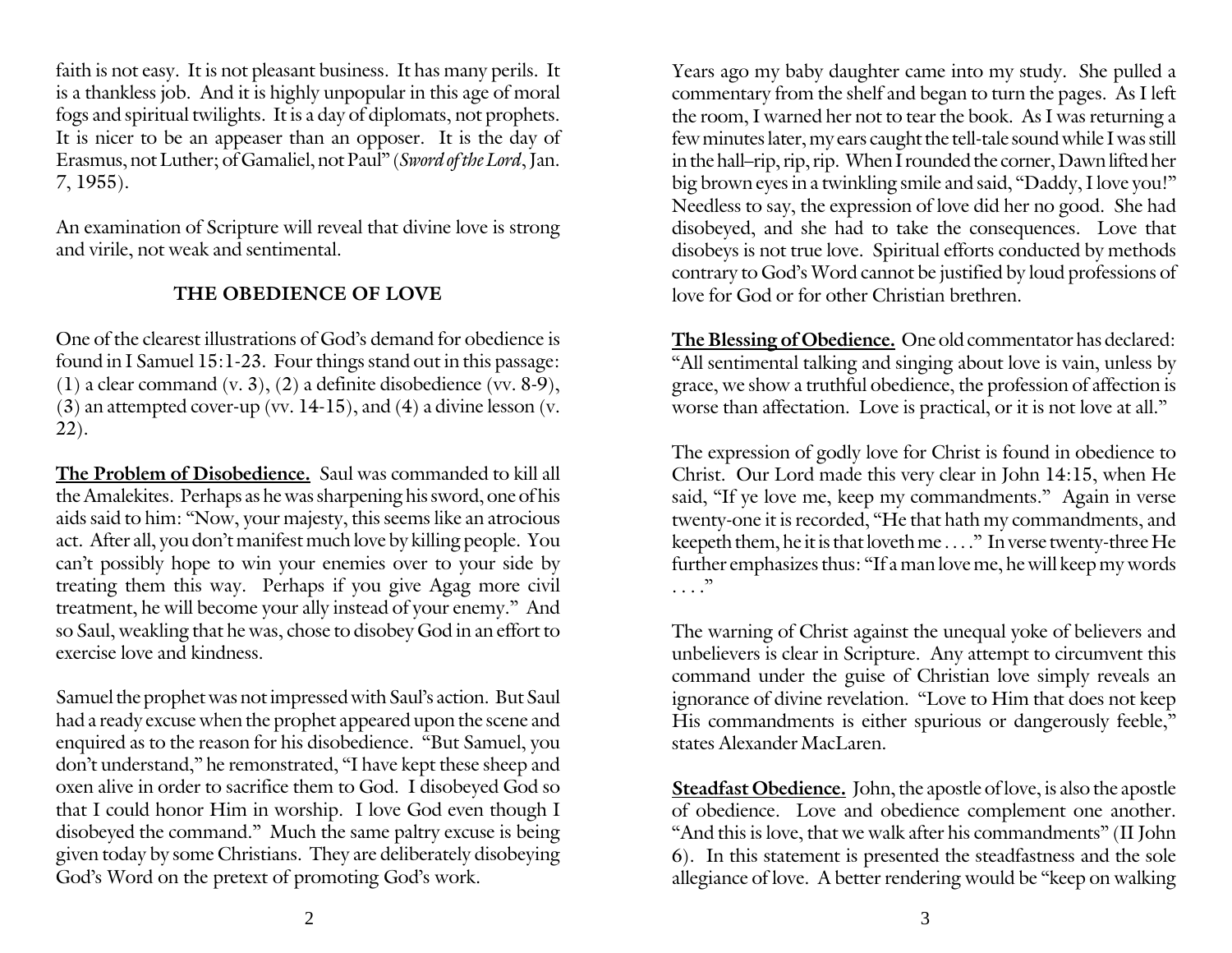according to his commandments." Continued obedience is stressed. Love is characterized by continued, faithful, dogged, determined, unwavering obedience to all the commands of Christ. Many servants of God have begun valiantly to obey the Lord, but the pressures of friendships, ecclesiastical loyalties, majority opinions, and financial securities have turned them aside from the path of obedience.

A number of years ago a Bible teacher, now widely known, was asked to participate in a service which would be held in an evangelical church, but in which liberals would also participate. In a letter to a friend, he said in part as follows: "I cannot afford to be publically associated on any platform with men of this sort. These men do not believe the things we believe. They do not preach the gospel we are standing for here at \_\_\_\_\_\_\_\_\_\_. They are not holding up Jesus Christ as the only Savior from sin and the only begotten Son of God. I know the pastor of the church where these meetings are to be held is a true believer . . ., but the presence of men who are liberals makes it impossible for me to accept the invitation." In his earlier years he took a strong stand against cooperation with modernists. In a speech in his later years, this same man repudiated the very principle he had previously nobly espoused. He told his audience in heated words that it was all right for fundamentalists to cooperate with liberals as long as they did not compromise their message. This man started well, but mounting pressures caused him to fail to "keep on walking according to his commandments."

**Sole Obedience.** Notice again a second emphasis in II John, verse six: "And this is love, that we walk *after his commandments*." Love's allegiance is solely to the Divine Commander. Love does not vary its walk according to the pattern of others, according to the shifting opinions of fellow Christians, or according to the changing theological climates of its day. Love is occupied with "His commandments"–nothing else.

On a cold, bitter, wintry night in New York City, a commuter train conductor was receiving tickets at the gate. In the line of duty he

had to stop the rushing passengers and demand their tickets. This meant taking off warm gloves and exposing his hands to the cold, biting wind, a process calculated to sharpen tempers and tongues. Several uncomplimentary remarks were hurled at the conductor. Seeing his plight, a friend remarked, "You're not a very popular man tonight are you?" The conductor smiled, pointed to the lighted windows of the general offices of the railroad, and replied, "I only want to be popular up there."

Obedience to orders–not crowds, fame, or apparent success– makes a man of God "popular up there."

## **THE ORTHODOXY OF LOVE**

Love is obedient, but love is also orthodox. A noted preacher has made the statement (which has been widely circulated) that "the badge of Christian discipleship is not orthodoxy, but love." The impression is given by this statement that Christian love is something superior to and apart from orthodoxy, that love is practically oblivious to doctrinal issues. One writer has correctly diagnosed this present trend as a "tendency in current evangelicalism to bypass specifics in theology." Insistence upon adherence to clear theological distinctions is labeled as "narrow," "divisive," "intolerant," and "bigoted."

Love Rejoices in the Truth. Modern "evangelicalism" (as the term is used by many) encourages a love apart from the truth. On the other hand, the Bible unites love and truth. Love springs from truth and centers around the truth as revealed in an infallible Book. Love "rejoiceth not in iniquity, but rejoiceth in the truth" (1 Cor. 13:6). There is some disagreement among commentators as to whether "the truth" in this text refers to moral righteousness or to the truth of the Gospel. While the primary application is very likely to moral truth, the presence of the definite article might also point to an inclusion of doctrinal truth–the truth of the Gospel.

Charles Hodge says concerning the verse, "The general sentiment of this verse is that love does not sympathize with evil, but with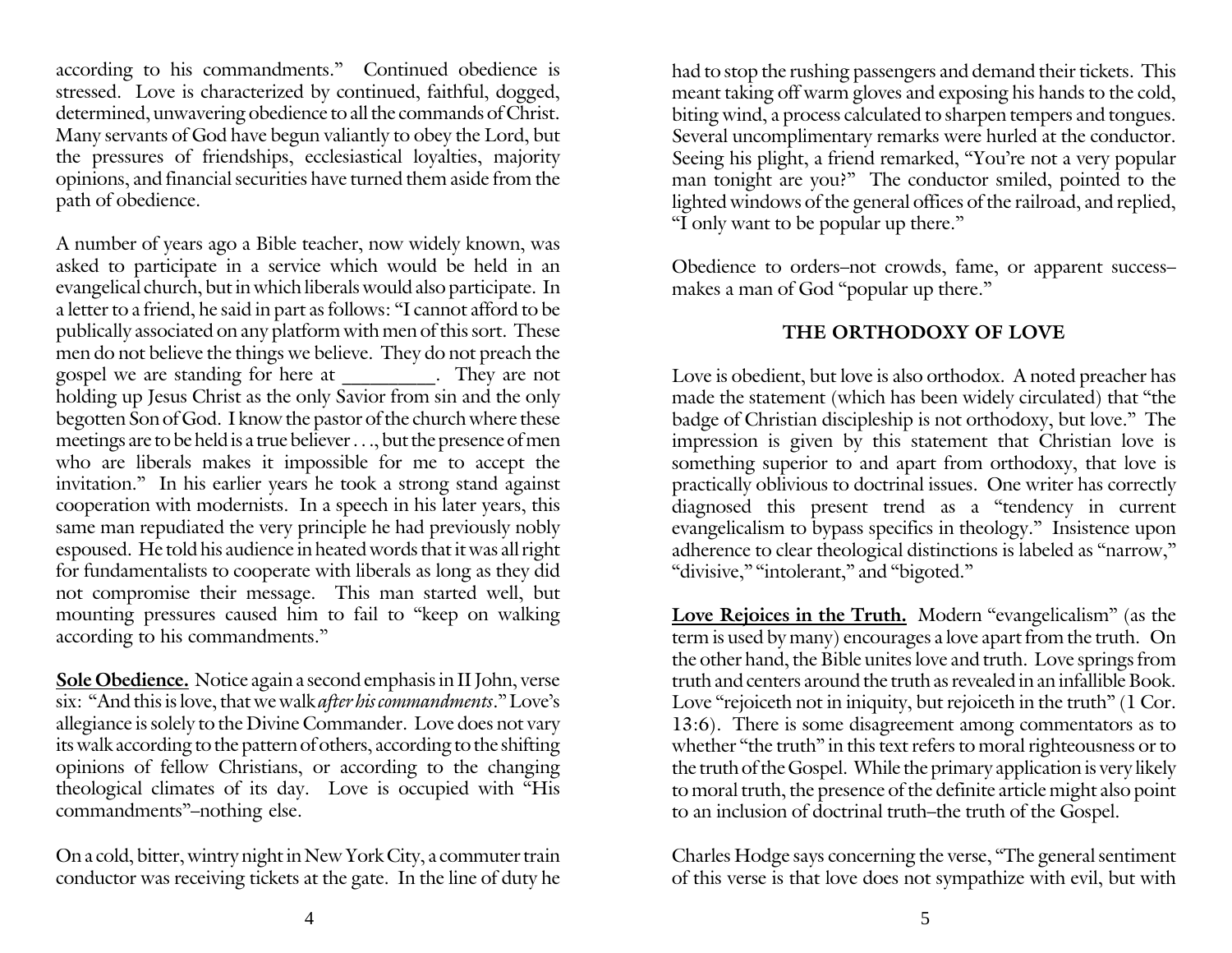good." Love does not countenance error, even though it may be accompanied by a measure of truth. The popular notion which holds that in an institution, evangelistic effort, or denominational program some doctrinal error can be tolerated as long as it is carefully mixed with a degree of the truth is wrong. Love "rejoiceth not in unrighteousness." Is it not a mark of love to support programs that are evil in principle but contain some orthodoxy of message? Love is wholeheartedly, unequivocally, eternally opposed to all error whether in doctrine or practice. Love does not bless error in order to promote truth.

Paul is very clear here. "Love rejoices in the truth." There is a definite system of theology that is called "the truth" in Scripture. It is absolute, not relative. Fundamentalists do not have to be "reexamining" the great truths of Scripture to see if they are correct. We are not seekers of the truth, but proclaimers of the truth.

Dr. H. A. Ironside was sitting in his office in the book store at Oakland, California, one day. In walked a long, gaunt figure with a flowing beard and flashing eyes. He accosted Mr. Ironside and said, "Sir, I perceive that you are a truth-seeker." "No," Ironside said, "as a matter of fact I'm not." The intruder, somewhat taken aback, said, "But, sir, the presence of all these books proclaim you as a seeker after divine truth." Holding up the Bible, Ironside replied, "Ah, sir, I am not seeking the truth; I have found it. It is all in here." "Well, sir," his questioner remarked, "do you know that we are living in the millennium? I happen to be one of the 144,000 and I have my resurrection body." "What's that?" queried Ironside. The gaunt gentleman repeated, "I have my resurrection body." "Why," said Ironside, "is that it you have with you?" He agreed that it was, and the noted Bible teacher replied, "Oh, I'm terribly disappointed. I expected something better." By this time, the "truth seeker" was enraged, cursed his tormentor in the name of the Lord, and vanished through the door.

We are not "truth seekers," searching among various theological systems to determine that which is correct. The great fundamentals of the faith represent the truth of God as declared in His Word. Men who do not embrace these fundamentals are outside the realm of the revealed truth of God. They may be very gracious, very courteous, and very learned, but if they deny the great fundamentals of historic Christianity, they are void of the truth of God. It is not a mark of love to seek fellowship with men who openly deny the Scriptures. Love "rejoices in the truth."

Love Speaks the Truth. Not only does love rejoice in the truth, but love also "speaks the truth" (Eph. 4:15). Actually, the word used here encompasses more than just the spoken word. It actually means "living the truth," but this includes a proclamation of it.

Many believers, on the plea of maintaining love and unity, will withhold truth that needs to be spoken. They fear lest they will lose a friendship of brethren or cause division in the ranks. There comes a time, however, when godly men must speak the truth, kindly but firmly, accurately, and sometimes publicly.

If an institution, mission board, school, or man is wrong, it is the duty of those possessing divine love to tell them so. True love is not silent while God's people are being led astray. True love does not hold its peace in order to provide more "cooperation" and "unity." Love shoots straight from the shoulder. If a thing is wrong, it's wrong. If controversy is necessary, it will not be shunned.

J. Gresham Machen has forcefully written thus:

Presenting an issue sharply is indeed by no means a popular business at the present time; there are many who prefer to fight their intellectual battles in what Dr. Francis L. Patton has aptly called a "condition of low visibility." Clear cut definition of terms in religious matters, bold facing of the logical implications of religious views, is by many persons regarded as an impious proceeding . . . . Light may at times be an impertinent intruder, but it is always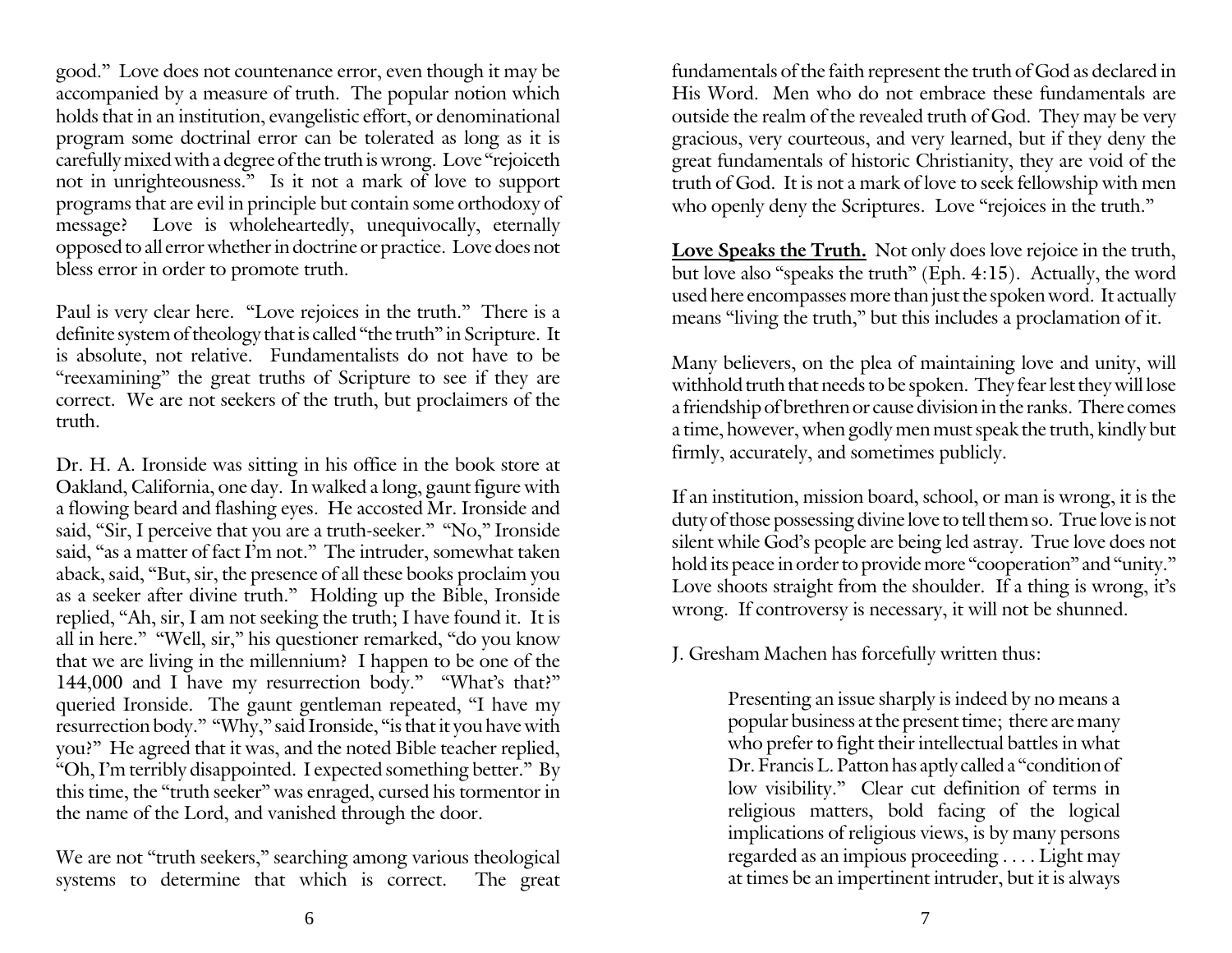beneficial in the end. The type of religion which rejoices in the pious sounds of traditional phrases, regardless of their meanings, or shrinks from "controversial" matters, will never stand amid the shocks of life (*Christianity and Liberalism*, p. 1).

**Love Maintains Biblical Orthodoxy.** Another important passage in our study of biblical love is II Timothy 1:13, which reads: "Hold fast the form of sound words, which thou hast heard of me, in faith and love which is in Christ Jesus." Paul here declares that sound doctrine is to be embraced and defended in a spirit of love. "Sound words" and "love" are inseparable. Brotherly love is limited by the boundaries of sound doctrine.

Paul places great emphasis upon the use of words–a proper theological terminology. Believers are exhorted to maintain the "form of sound words." Wuest correctly remarks that "he is to hold to the doctrinal phraseology he received from the great apostle." Words are very important, especially when dealing with eternal truth.

A West Coast pastor was being kidded in a ministerial meeting because of the large scab that was prominent on the end of his nose. He endeavored to explain the origin. "You see," he said, "my wife said, 'Shut up,' and I thought she said, 'Speak up.'" Words are important. Herein lies the evil of modern neo-orthodoxy, which uses terms but divorces them from their common and accepted meanings.

Unfortunately, today there are persons who are anxious to receive into full Christian fellowship those who deny basic doctrines, the "form of sound words." Those who battle for pure doctrine, for accurate theology, and for exact, clear terminology are looked upon by some as disturbers of the peace. And yet Paul admonishes us to "hold fast"–maintain a militant, unceasing defense of the faith–but do it in faith and love. The words "faith and love" specify the principles in which the pattern is to be held, and mark "the sphere and element to which the pattern was to be restricted" (C. J. Ellicott, *Commentary on the Pastoral Epistles*).

Charles Eerdman comments on the text by saying, The need of such commands has never ceased. In all ages of the Church the gospel has been endangered both by false friends and by open enemies . . . . At times it must be stoutly defended; and this can best be done by those whose faith is accompanied by love . . . . Today he is calling not only his ordained ministers but also all of his followers to guard the sacred treasure of revealed truth "in faith and love." Perhaps we are living in days when the false friends of the Gospel are more dangerous than its open enemies. Strong measures are needed, and these are in perfect harmony with the principle of love.

#### **THE OBSERVATION OF LOVE**

Love is not only orthodox, it is also observant. Divine love enables believers not only to see the changing patters of Christendom that constantly fluctuate before their eyes, but more than that it enables them to **observe,** to carefully inspect, and to draw conclusions about various religious phenomena with which they come in contact. Many ministers, Christian leaders, and laymen see much but observe little. Some have an idea that

> "Love is blind, and lovers cannot see The petty follies that themselves commit."

A far too widespread notion prevails that if Christian leaders are seriously wrong in certain aspects of their leadership, other believers should just "look the other way," pretend the errors are not serious, make a plea for Christian love that will not criticize the brethren, and then hope the situation will clear up. Obviously, this is not practical nor scriptural.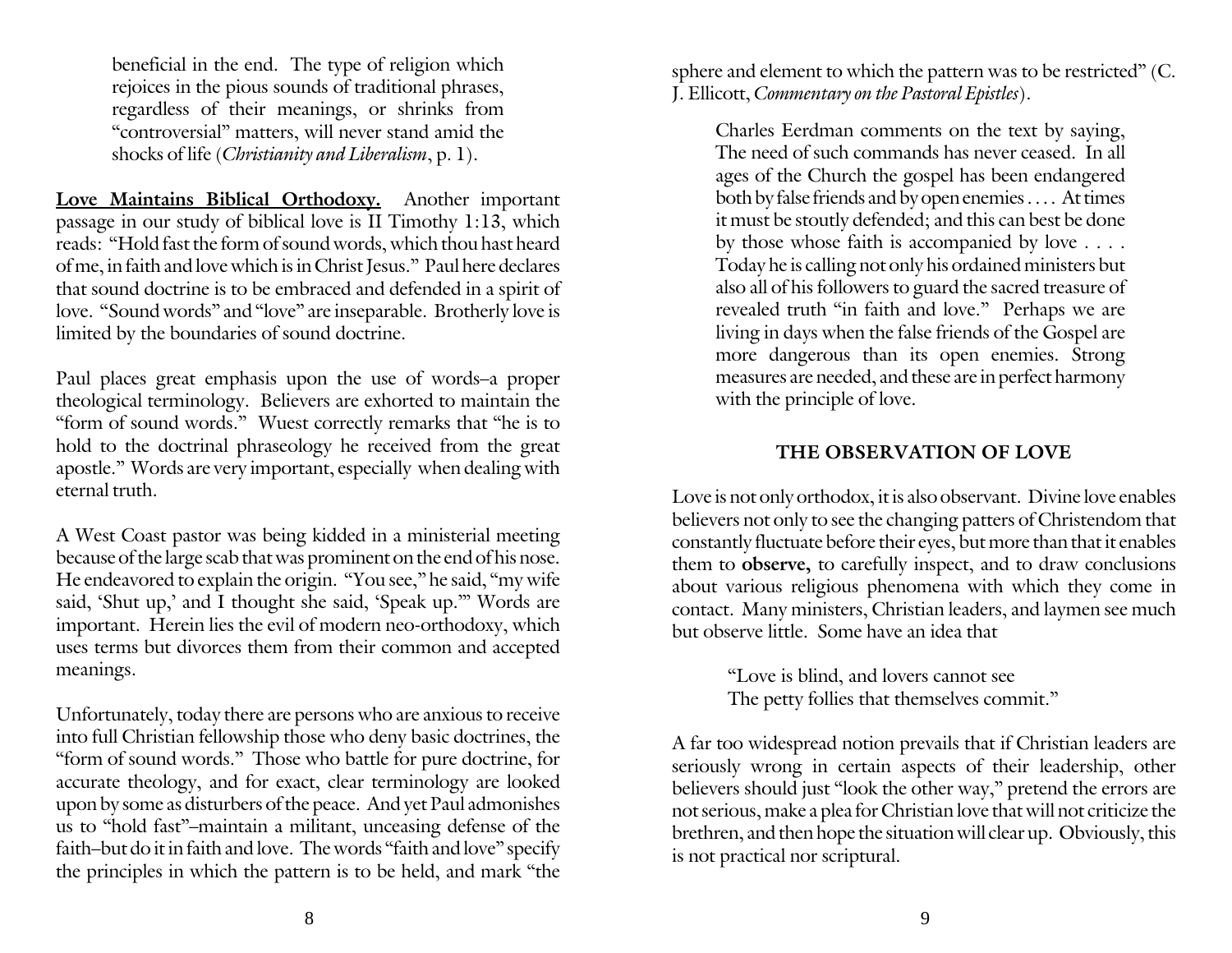**Love Discerns.** The prayer of Paul for the church at Philippi is that their "love may abound yet more and more in knowledge and in all judgment" (Phil. 1:9). The word "judgment" would better be rendered "discernment." The love, therefore, for which Paul prays is a love based on "accurate knowledge" and evidencing a "moral perception," a "peculiar insight" (Cf. John Eadie's commentary on Philippians).

Here is no sickly sentimentalism, which characterizes some expressions of love. Paul says, "Discern whether a thing is right or wrong. If it is wrong, declare it so." Believers are to exercise loving discernment about everything. One day in conversing with a respected pastor friend, I asked him why it was that so many pastors were unable to see the issues of the hour in which we live and were following unscriptural concepts. He immediately replied, "Ernie, we have too may flat-nosed preachers!" Somewhat nonplused, I asked him what he meant by that. "Back in Leviticus 21:18," he said, "God instructed Moses as to the requirements for the priesthood. The verse reads, 'For whatsoever man he be that hath a blemish, he shall not approach; a blind man, or a lame, or he that hath a flat nose, or anything superfluous.' You see 'flat-nosed' men couldn't be priests." Still puzzled, I said, "But what do you make out of that?" He continues, "I remember what my grandmother used to do when she would bring up a jar of homecanned goods prepared months before from the cellar. After opening it, the first thing she did was to put it up to her nose and smell it to see if it was all right. The nose is the instrument of discernment. She discerned the state of the contents by a smell. People whose nose is damaged can't discern things. The flat-nosed priest in the Old Testament is a picture of those servants of God who, while perfectly healthy in other aspects, nevertheless lack the vital spiritual capability of discernment. This is the reason many believer-priests today are not able to distinguish truth from error in the current conflicts which face us."

**Love Rebukes.** Because divine love thus issues in sharp discernment, it is therefore necessary at times for courageous

warriors of the cross to be explicit in exposing error and those who hold it. More timid souls often suggest that this "name-calling" is divisive, harmful, and lacking in Christian charity. But is it?

> In dealing with heresy, he [Paul] has the courage to name the arch-heretics and specify their error, that his brand of disapprobation may be upon them and the people may not be wondering who he means and perhaps surmising it is somebody else . . . . That is not charity, but the lack of its holy courage, which sometimes follows the opposite course and for fear of seeming narrow or intolerant will let destructive error go unchecked until "the faith of many is overthrown!" Paul proves his perfect love by rejoicing only in the truth and guarding against the wrecking of souls more than the wrecking of some popular leaders (Joseph Smith, *Pauline Perfection*, cited by Chester Tulga, *The Doctrine of Holiness in These Times*, p. 35).

Then, too, it is sometimes necessary to rebuke true servants of God who have fallen into error and are influencing other Christians their way. Divine love and sharp rebuke are not incompatible. Divine love sometimes manifests itself in sharp rebuke of the erring saint, for "whom the Lord loveth he correcteth" (Prov. 3:12). When Peter defected at Antioch, Paul "withstood him to the face, because he was to be blamed" (Gal. 2:11), but he did it in love and out of concern for Peter, who later in his life praised "our beloved brother Paul" (2 Pet. 3:15). Because one Christian rebukes another Christian for some unscriptural conduct does not mean the rebuking brother lacks love for the one rebuked. Paul loved Peter even though he opposed his action at Antioch with holy vehemence. One expositor has succinctly stated:

> In our own day there is danger of mistaking lazy or weak indifferntism for Christian charity. It is convenient doctrine that the beliefs of our fellow